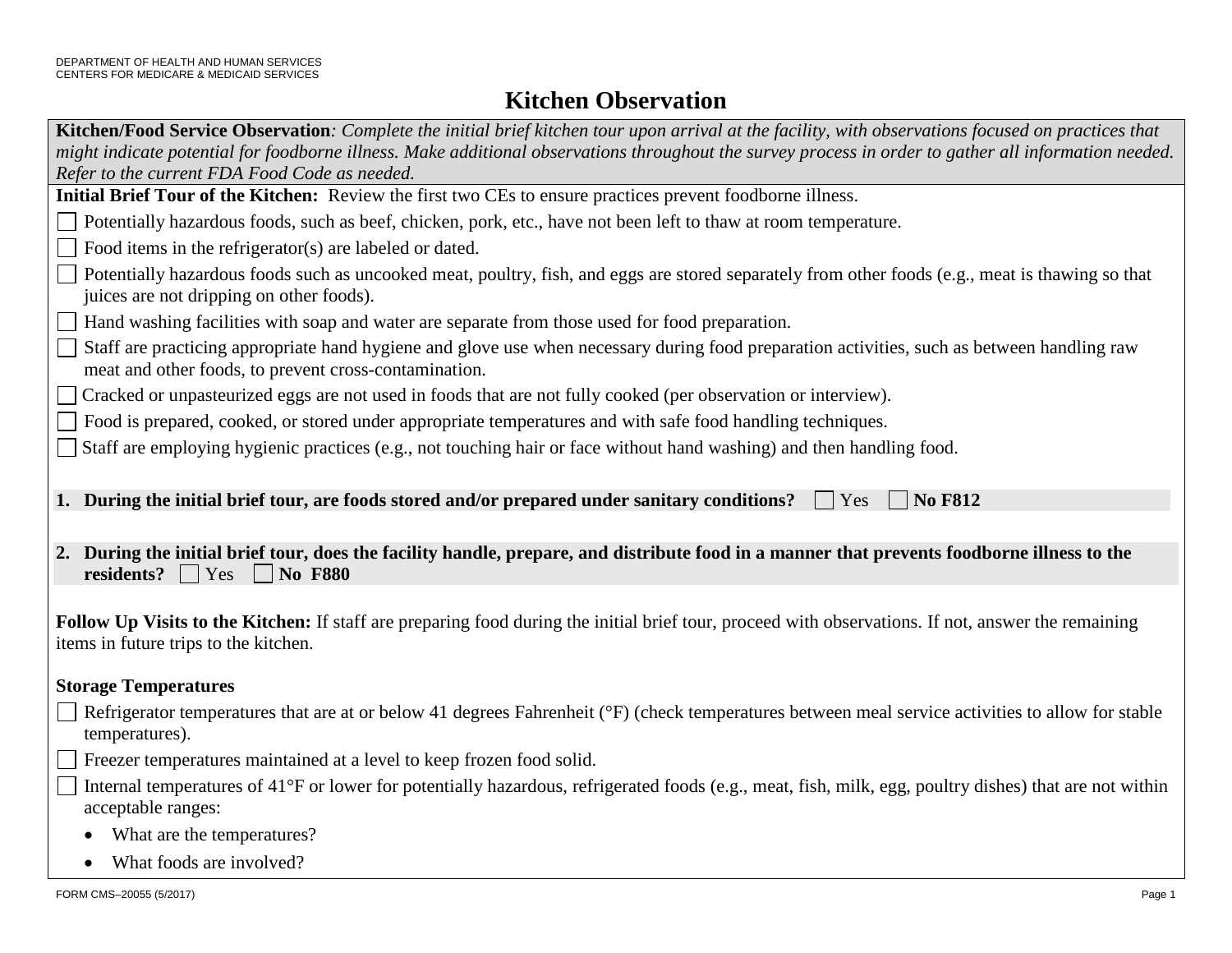Г

## **Kitchen/Food Service Observation**

| 3. Is the food stored at the appropriate temperatures?<br><b>No F812</b><br>Yes                                                                                                                                                                          |
|----------------------------------------------------------------------------------------------------------------------------------------------------------------------------------------------------------------------------------------------------------|
| <b>Food Storage</b>                                                                                                                                                                                                                                      |
| Frozen foods are thawing at the correct temperature.                                                                                                                                                                                                     |
| Foods in the refrigerator/freezer are covered, dated, and shelved to allow circulation.                                                                                                                                                                  |
| Foods are stored away from soiled surfaces or rust.                                                                                                                                                                                                      |
| Canned goods have an uncompromised seal (e.g., punctures).                                                                                                                                                                                               |
| Staff are only using clean utensils when accessing bulk foods and/or ice.                                                                                                                                                                                |
| Containers of food are stored off the floor, on surfaces that are clean or protected from contamination (e.g., 6 inches above the floor, protected                                                                                                       |
| from splash).                                                                                                                                                                                                                                            |
| There are no signs of water damage from sewage lines and/or pipelines.                                                                                                                                                                                   |
| There are no signs of negative outcome (e.g., freezer burn, foods dried out, foods with a change in color).                                                                                                                                              |
| Raw meat is stored so that juices are not dripping onto other foods.                                                                                                                                                                                     |
| Food products are discarded on or before the expiration date.                                                                                                                                                                                            |
| Staff are following the facility's policy for food storage, including leftovers.                                                                                                                                                                         |
|                                                                                                                                                                                                                                                          |
| <b>No F812</b><br>4. During follow-up visits to the kitchen, are foods stored under sanitary conditions?<br>Yes                                                                                                                                          |
|                                                                                                                                                                                                                                                          |
| <b>Food Preparation and Service</b>                                                                                                                                                                                                                      |
| Hot foods are held at 135°F or higher on the steam table.                                                                                                                                                                                                |
| Cold foods are held at 41°F or lower.                                                                                                                                                                                                                    |
| Food surfaces are thoroughly cleaned and sanitized after preparation of fish, meat, or poultry.                                                                                                                                                          |
| Cutting surfaces are sanitized between uses.                                                                                                                                                                                                             |
| Equipment (e.g., food grinders, choppers, slicers, and mixers) are cleaned, sanitized, dried, and reassembled after each use.                                                                                                                            |
| If staff is preparing resident requests for soft cooked and undercooked eggs (i.e., sunny side up, soft scrambled, soft boiled), determine if a pasteurized<br>egg product was used.                                                                     |
| Proper final internal cooking temperatures (monitoring the food's internal temperature for 15 seconds determines when microorganisms can no<br>longer survive and food is safe for consumption). Foods should reach the following internal temperatures: |
| Poultry and stuffed foods: 165°F;                                                                                                                                                                                                                        |
| • Ground meat (e.g., ground beef, ground pork, ground fish) and eggs held for service: at least 155°F;                                                                                                                                                   |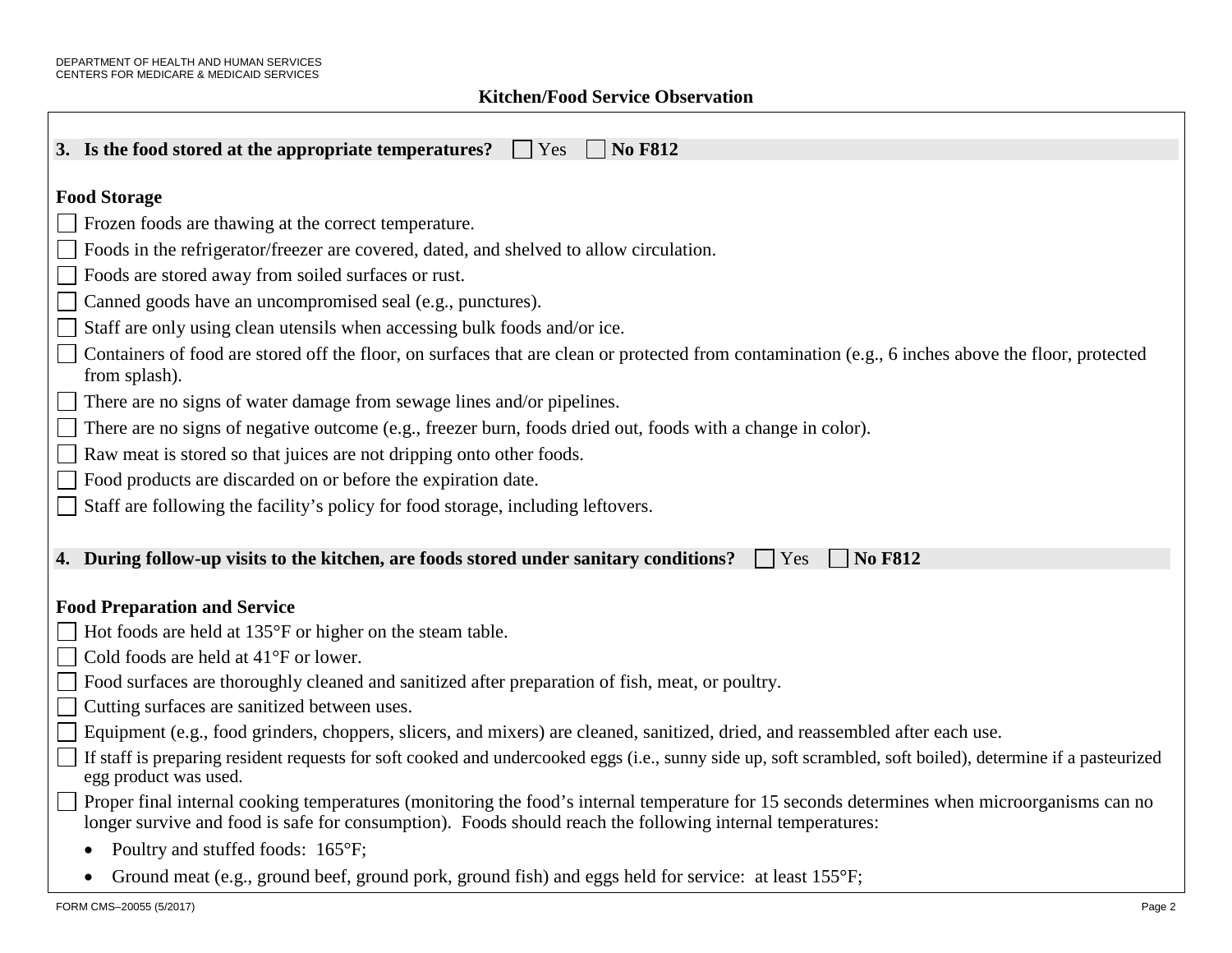- Fish and other meats: 145°F for 15 seconds:
- When cooking raw animal foods in the microwave, foods should be rotated and stirred during the cooking process so that all parts of the food are heated to a temperature of at least 165°F, and allowed to stand covered for at least 2 minutes after cooking to obtain temperature equilibrium; and
- Fresh, frozen, or canned fruits and vegetables: cooked to a hot holding temperature of 135°F to prevent the growth of pathogenic bacteria that may be present.

Food items that are reheated to the proper temperatures:

- The potentially hazardous food (PHF) or time/temperature controlled for safety (TCS) food that is cooked and cooled must be reheated so that all parts of the food reach an internal temperature of 165°F for at least 15 seconds before holding for hot service; and
- microorganisms) or an intact package from an approved food processing source and heated to at least 135°F for holding for hot service. • Ready-to-eat foods that require heating before consumption are best taken directly from a sealed container (secured against the entry of

Food is covered during transportation and distribution to residents.

- Food is cooked in a manner to conserve nutritive value, flavor, appearance, and texture.
- $\Box$  Nourishments and snacks that are held at room temperature are served within 4 hours of delivery. Potentially hazardous foods (e.g., milk, milk products, eggs) must be held at appropriate temperatures.
	- Staff properly wash hands with soap and water to prevent cross-contamination (i.e., between handling raw meat and other foods).

Staff utilize hygienic practices (e.g., not touching hair, face, nose, etc.) when handling food.

- Staff wash hands before serving food to residents after collecting soiled plates and food waste.
- Opened containers of potentially hazardous foods or leftovers are dated or used within 7 days in the refrigerator or according to facility policy.
- Proper cooling procedures were observed, such as cooling foods in shallow containers, and not deep or sealed containers, facilitating foods to cool quickly as required.
- Potentially hazardous foods are cooled from 135°F to 70°F within 2 hours; from 70°F to 41°F within 4 hours; the total time for cooling from 135°F to 41°F should not exceed six hours.
- Food procured from vendors meets federal, state, or local approval.
- Review the policies and procedures for maintaining nursing home gardens, if applicable.
- The time food is put on the steam table and when meal service starts. If unable to observe, determine per interview with the cook.
- How staff routinely monitors food temperatures on the steam table (review temperature logs).
- When staff starts cooking the food. If unable to observe, determine per interview with the cook.
- What cooking methods are available and used (e.g., steamer, batch-style cooking).
- $\Box$  Ensure staff do not compromise food safety when preparing modified consistency (e.g., pureed, mechanical soft) PHF/TCS foods.
	- Ask staff about their knowledge of the food safety practice and facility policy around the particular concern identified.
	- Does the facility have written policies (e.g., eggs) that honor resident preferences safely?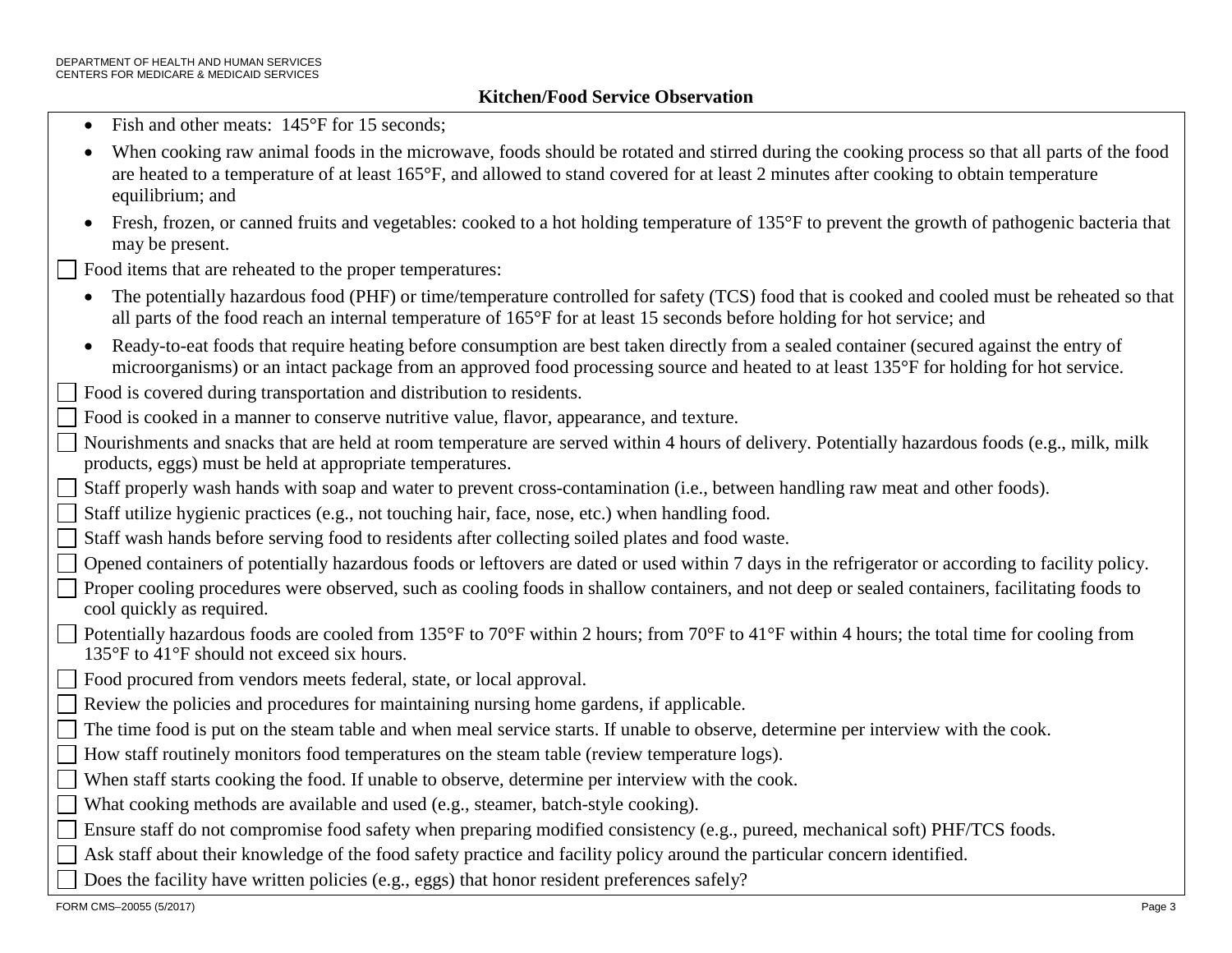## **Kitchen/Food Service Observation**

| Does the facility have a written policy regarding food brought in by family or visitors?                                                                                                                                                                   |
|------------------------------------------------------------------------------------------------------------------------------------------------------------------------------------------------------------------------------------------------------------|
| Ask staff what the facility practice is for dealing with employees who come to work with symptoms of contagious illness (e.g., coughing,                                                                                                                   |
| sneezing, nausea, fever, vomiting) or open wounds.                                                                                                                                                                                                         |
| If a foodborne illness outbreak occurred, did you report the outbreak to the local health department?                                                                                                                                                      |
| Was the facility food service identified as the cause of the outbreak and what remediation steps were taken?                                                                                                                                               |
|                                                                                                                                                                                                                                                            |
| 5. Does the facility provide each resident with a nourishing, palatable, well-balanced diet that meets his/her daily nutritional and dietary<br>needs, taking into consideration the preferences of each resident?<br>$\blacksquare$ No F800<br>$\Box$ Yes |
|                                                                                                                                                                                                                                                            |
| 6. Does the facility provide food prepared by methods that conserve nutritive value, flavor, and appearance and provide food and drink                                                                                                                     |
| that is palatable, attractive, and at a safe and appetizing temperature?<br>Yes<br><b>No F804</b>                                                                                                                                                          |
|                                                                                                                                                                                                                                                            |
| <b>No F805</b><br>7. Is food prepared in a form to meet individual needs of the residents?<br>Yes                                                                                                                                                          |
|                                                                                                                                                                                                                                                            |
| 8. Was food procured from approved or satisfactory sources and was food stored, prepared, distributed, and served in accordance with                                                                                                                       |
| professional standards for food service safety?<br><b>No F812</b><br>Yes                                                                                                                                                                                   |
|                                                                                                                                                                                                                                                            |
| 9. Does the facility have a policy regarding use and storage of foods brought to residents by family and other visitors to ensure safe and                                                                                                                 |
| sanitary storage, handling, and consumption?<br><b>No F813</b><br>$\Box$ Yes                                                                                                                                                                               |
|                                                                                                                                                                                                                                                            |
| 10. During follow-up visits to the kitchen, does the facility handle, prepare, and distribute food in a manner that prevents foodborne illness<br>to the residents?<br>$\vert \vert$ Yes<br><b>No F880</b>                                                 |
|                                                                                                                                                                                                                                                            |
| <b>Dinnerware Sanitization and Storage</b>                                                                                                                                                                                                                 |
| Staff ensure dishwasher temperatures are:                                                                                                                                                                                                                  |
| For a stationary rack, single temperature machine, $74^{\circ}$ C (165 $^{\circ}$ F);<br>$\bullet$                                                                                                                                                         |
| For a stationary rack, dual temperature machine, $66^{\circ}C$ (150 $^{\circ}F$ );<br>$\bullet$                                                                                                                                                            |
| For a single tank, conveyor, dual temperature machine, $71^{\circ}$ C (160 $^{\circ}$ F);<br>٠                                                                                                                                                             |
| For a multi-tank, conveyor, multi-temperature machine, $66^{\circ}$ C (150 $^{\circ}$ F); or<br>$\bullet$                                                                                                                                                  |
| For the wash solution in spray-type washers that use chemicals to sanitize, less than $49^{\circ}C$ (120 $^{\circ}F$ ).<br>٠                                                                                                                               |
| Sanitizing solution must be at level required per manufacturer's instructions.<br>$\bullet$                                                                                                                                                                |
|                                                                                                                                                                                                                                                            |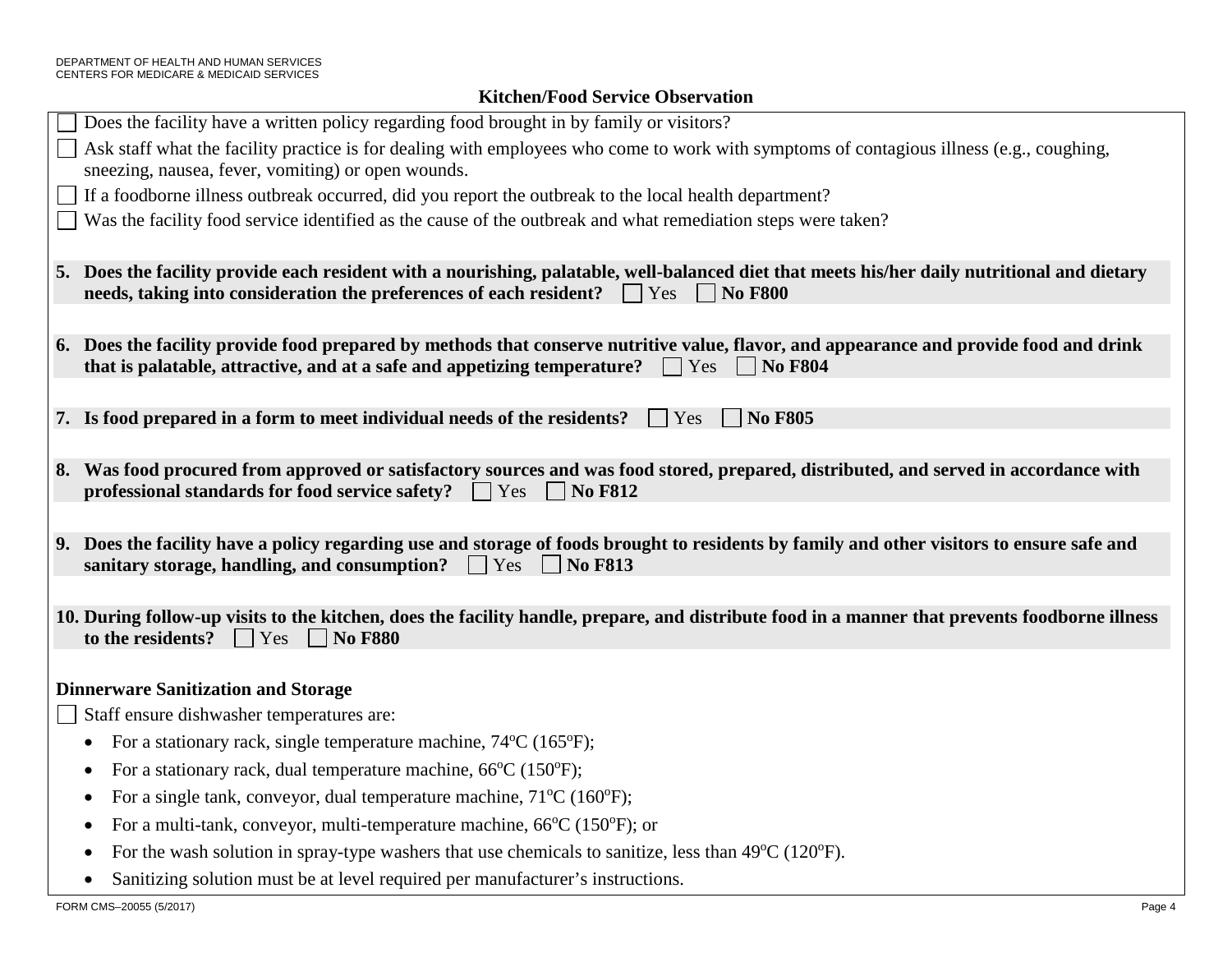## **Kitchen/Food Service Observation**

| Manual water temperature solution shall be maintained at no less than 110°F. After washing and rinsing, dishes are sanitized by immersion in<br>either:                                                                      |
|------------------------------------------------------------------------------------------------------------------------------------------------------------------------------------------------------------------------------|
| Hot water (at least $171^{\circ}$ F) for 30 seconds; or                                                                                                                                                                      |
| A chemical sanitizing solution. If explicit manufacturer instructions are not provided, the recommended sanitation concentrations are as<br>follows:                                                                         |
| Chlorine: $50 - 100$ ppm minimum 10 second contact time                                                                                                                                                                      |
| Iodine: 12.5 ppm minimum 30 second contact time<br>$\qquad \qquad -$                                                                                                                                                         |
| QAC space (Quaternary): 150 – 200 ppm concentration and contact time per manufacturer's instructions (Ammonium Compound)                                                                                                     |
| Dishes, food preparation equipment, and utensils are air dried. (Drying food preparation equipment and utensils with a towel or cloth may<br>increase risks for cross-contamination.).                                       |
| Wet wiping cloths are stored in an approved sanitizing solution and laundered daily.                                                                                                                                         |
| Clean and soiled work areas are separated.                                                                                                                                                                                   |
| Dishware is stored in a clean, dry location and not exposed to splash, dust, or other contamination, and covered or inverted.                                                                                                |
| Ask staff how they test for proper chemical sanitization (observe them performing the test).                                                                                                                                 |
| Ask staff how they monitor equipment to ensure that it is functioning properly. (Review temperature/chemical logs.)                                                                                                          |
|                                                                                                                                                                                                                              |
| 11. Were dishes and utensils cleaned and stored under sanitary conditions?<br><b>No F812</b><br>Yes                                                                                                                          |
|                                                                                                                                                                                                                              |
| <b>Equipment Safe/Clean</b>                                                                                                                                                                                                  |
| Refrigerators, freezers, and ice machines are clean and in safe operating condition.                                                                                                                                         |
| Fans in food prep areas are clean.                                                                                                                                                                                           |
| Utensils/equipment are cleaned and maintained to prevent foodborne illness.                                                                                                                                                  |
| Food trays, dinnerware, and utensils are clean and in good condition (e.g., not cracked or chipped).                                                                                                                         |
| Appropriate equipment and supplies to evaluate the safe operation of the dish machine and the washing of pots and pans (e.g., maximum<br>registering thermometer, appropriate chemical test strips, and paper thermometers). |
| How does the facility identify problems with time and temperature control of PHF/TCS foods and what are the processes to address those<br>problems.                                                                          |
| Whether the facility has, and follows, a cleaning schedule for the kitchen and food service equipment.                                                                                                                       |
| If there is a problem with equipment, how staff informs maintenance and follows up to see if the problem is corrected.                                                                                                       |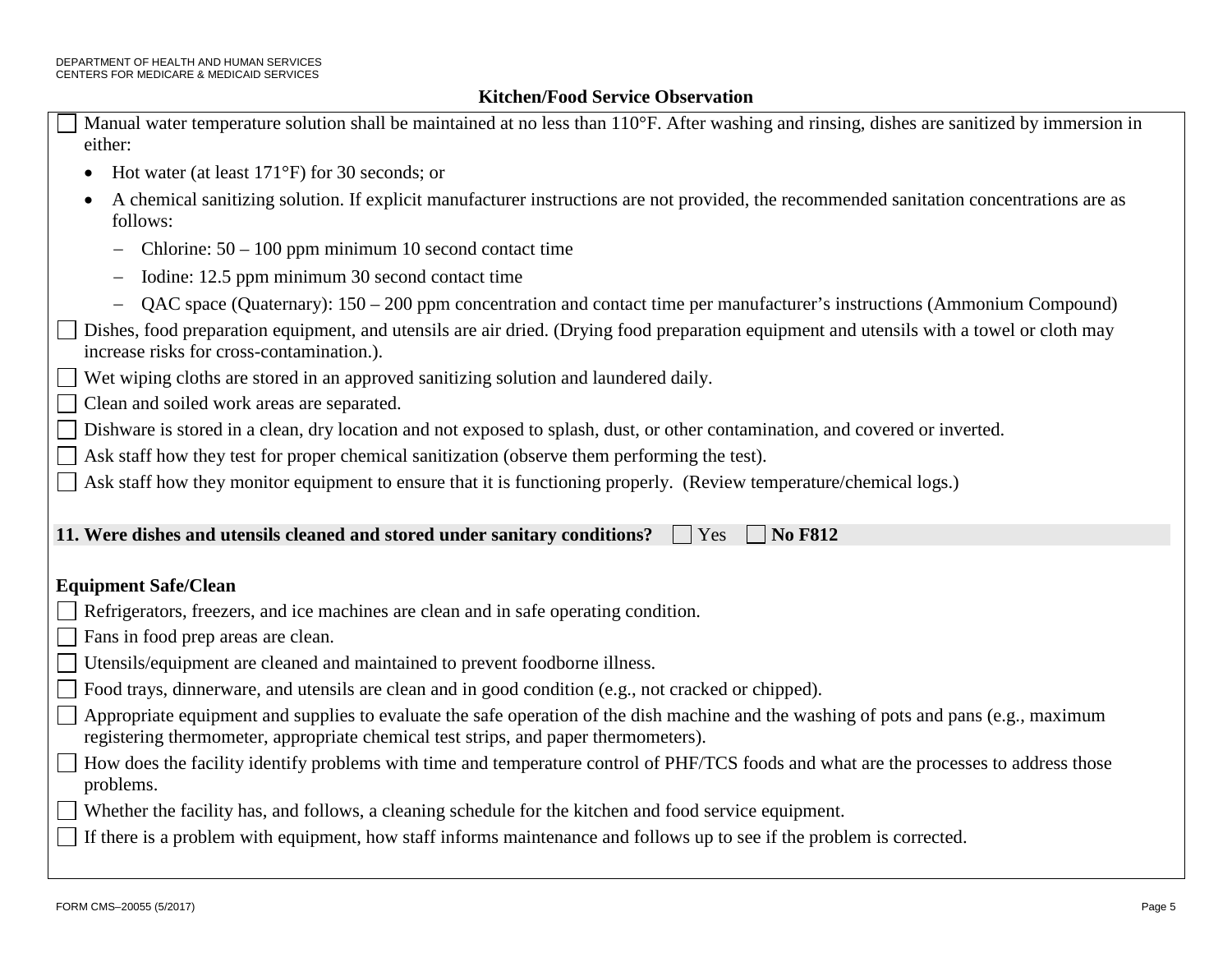| 12. Is the food preparation equipment clean?<br><b>No F812</b><br>Yes                                                                    |
|------------------------------------------------------------------------------------------------------------------------------------------|
|                                                                                                                                          |
| 13. Is essential kitchen equipment maintained in safe operating condition?<br><b>No F908</b><br>Yes                                      |
|                                                                                                                                          |
| <b>Refuse/Pest Control</b>                                                                                                               |
| Is there evidence of pests in the food storage, preparation, or service areas?                                                           |
| Is the facility aware of the current problem?                                                                                            |
| If the facility is aware of the current problem, what steps have been taken to eradicate the problem?                                    |
| Is garbage and refuse disposed of properly?                                                                                              |
| Is there documentation of pest control services that have been provided?                                                                 |
| Notify team of observations and review other areas of the environment for pest concerns under the Environment task.                      |
|                                                                                                                                          |
| 14. Was garbage and refuse disposed of properly?<br><b>No F814</b><br>Yes                                                                |
|                                                                                                                                          |
| 15. Was food storage, preparation, and service areas free of visible signs of insects and/or rodents?<br><b>No F925</b><br>  Yes         |
|                                                                                                                                          |
| <b>Unit Refrigerators</b>                                                                                                                |
| Snack/nourishment refrigerators on the unit are maintained to prevent the potential for foodborne illness.                               |
| Proper snacks/nourishment refrigerators' temperatures are maintained and food items are dated and labeled.                               |
|                                                                                                                                          |
| 16. Are snack/nourishment refrigerators on the unit maintained with the proper temperature and food items are dated and labeled so as to |
| prevent the potential for foodborne illness?<br><b>No F812</b><br>Yes                                                                    |
|                                                                                                                                          |
| <b>Menus</b>                                                                                                                             |
| Ensure staff are following the menus.                                                                                                    |
| Menus meet the nutritional needs of the residents.                                                                                       |
|                                                                                                                                          |
| 17. Does the facility follow the menus and does the menu meet the nutritional needs of the residents?<br><b>No F803</b><br>Yes           |
|                                                                                                                                          |